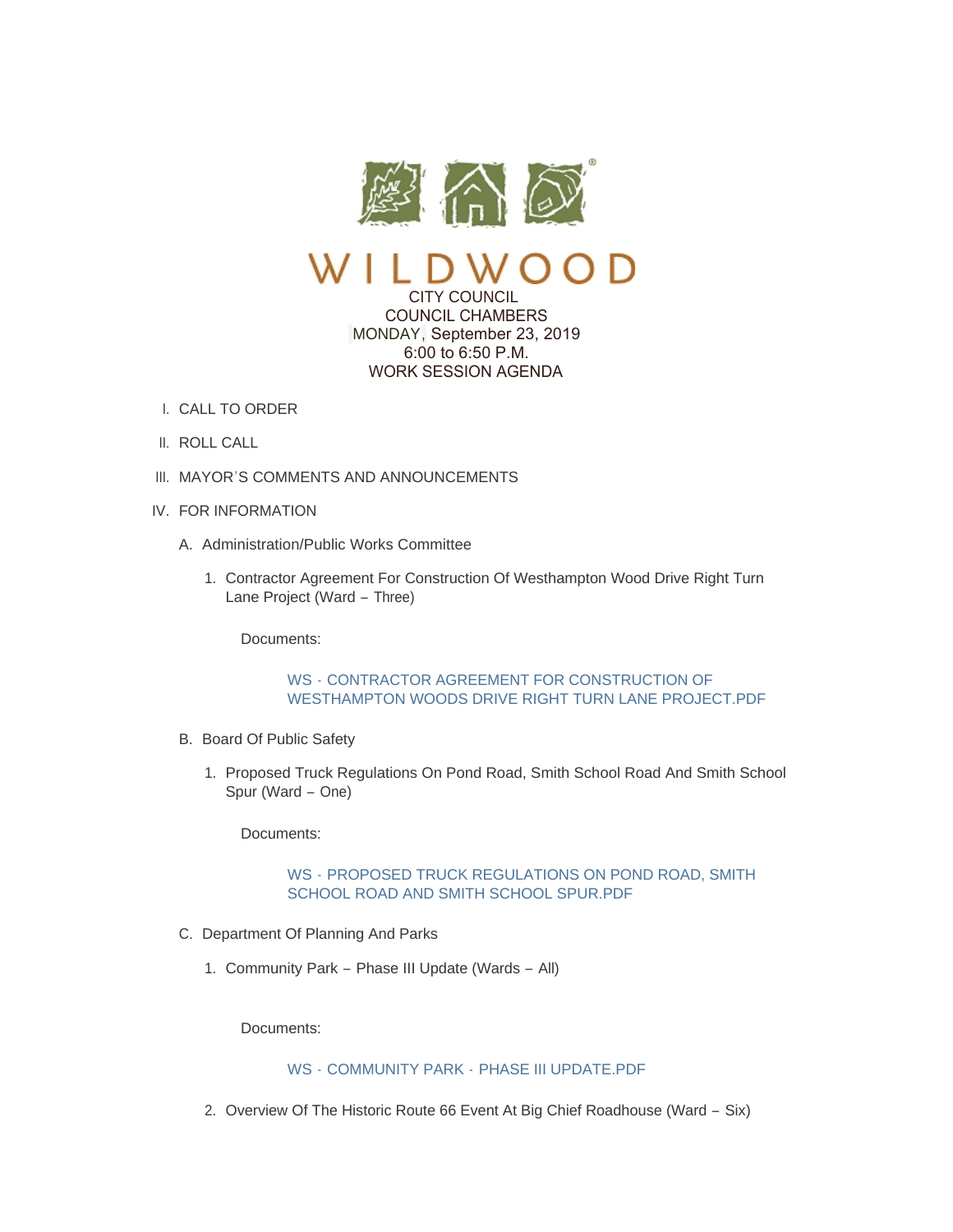Documents:

#### WS - [OVERVIEW OF THE HISTORIC ROUTE 66 EVENT AT BIG](https://www.cityofwildwood.com/AgendaCenter/ViewFile/Item/22066?fileID=27492)  CHIEF.PDF

- D. Planning And Parks Committee
	- 1. Requested Vacation Of A Portion Of Three Sisters Farm Right-Of-Way Intended For Trail Purposes (Ward – One)

Documents:

### WS - [REQUESTED VACATION OF A PORTION OF THREE SISTERS](https://www.cityofwildwood.com/AgendaCenter/ViewFile/Item/22068?fileID=27461)  FARM.PDF

2. Update Report On Facility Reservations, Event Registrations, And Ongoing And Long-Term Maintenance Costs For Parks And Trail Facilities (Wards – All)

Documents:

## WS - [UPDATE REPORT ON FAC. RES. EVT. REG. AND ONGOING AND](https://www.cityofwildwood.com/AgendaCenter/ViewFile/Item/22070?fileID=27462)  LT MAIN..PDF

3. Update On Parks And Recreation Action Plan (Wards - All)

Documents:

## WS - UPDATE ON PARKS AND RECREATION ACTION PLAN PDE

- E. Rural Internet Access Committee
	- 1. Rural Internet Access Update (Wards All)

Documents:

## WS - [RURAL INTERNET ACCESS UPDATE.PDF](https://www.cityofwildwood.com/AgendaCenter/ViewFile/Item/22076?fileID=27493)

F. Construction Project Updates (Wards - All)

Documents:

# WS - [CONSTRUCTION PROJECT UPDATES.PDF](https://www.cityofwildwood.com/AgendaCenter/ViewFile/Item/22078?fileID=27465)

## V. FOR ACTION

A. Landscaping Design Of South Plaza Area Of Pedestrian Bridge, Over State Route 100, East Of State Route 109 (Ward – Eight)

Documents:

### WS - [LANDSCAPING DESIGN OF SOUTH PLAZA AREA.PDF](https://www.cityofwildwood.com/AgendaCenter/ViewFile/Item/22080?fileID=27466)

B. Proposal For Repairs To Garden Valley Trail Due To Flood Damage (Ward - Three)